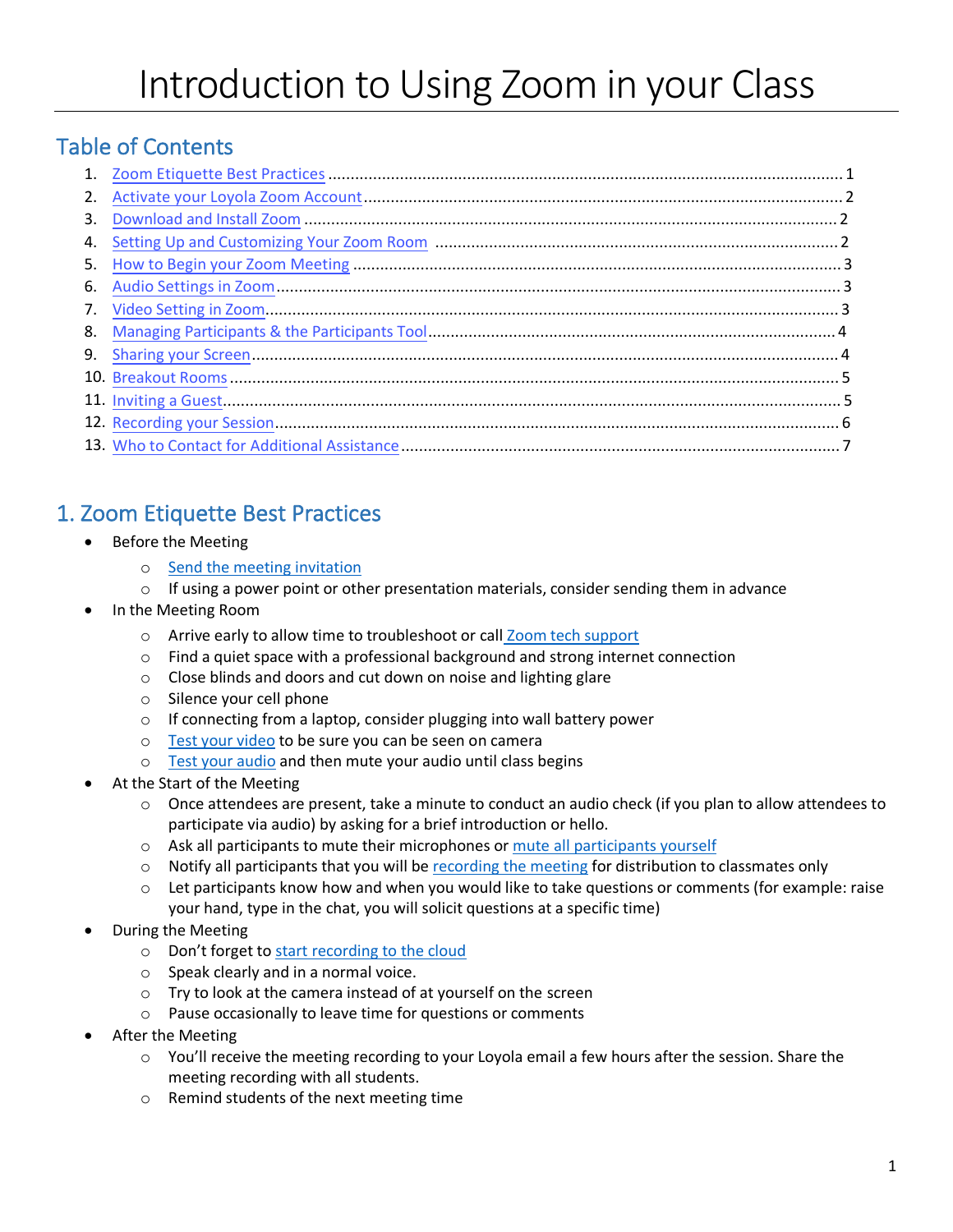## <span id="page-1-0"></span>2. Activate your Loyola Zoom Account

- Go to https://luc.zoom.us/ and log in using your Loyola login credentials
	- o Open any browser on your computer and go to luc.zoom.us
	- o Select "Sign In" on the right side of the screen
	- o Enter your Loyola University Chicago username and password

| <b>WELCOME TO ZOOM</b><br><b>LOYOLA'S VIDEO AND WEB CONFERENCING SERVICE</b>                                                                                                                                                                                                                  |                |
|-----------------------------------------------------------------------------------------------------------------------------------------------------------------------------------------------------------------------------------------------------------------------------------------------|----------------|
| Zoom allows for robust audio, video, file and screen sharing, collaborative editing, breakout rooms, and meeting<br>recordings. The conferencing service is recommended for administrative and large group meetings hosted in conference<br>rooms with a capacity of 10 or more participants. |                |
| <b>GET READY</b><br>• Get the right equipment for your Zoom meeting.                                                                                                                                                                                                                          |                |
| • Add the Zoom Client for Meetings download to your computer.<br>The web browser plug-in will download automatically when you start or join<br>your first Zoom meeting.                                                                                                                       | GO             |
| • Add the Zoom Plug-in for Microsoft Outlook.<br>The Zoom Plug-in for Outlook installs a button on the Microsoft Outlook<br>toolbar to enable you to start or schedule a meeting with one click.                                                                                              | <b>SIGN IN</b> |
| • Add the Zoom Mobile App to your device.<br>Start, join, and schedule meetings; send group text, images, and push-to-<br>talk messages on mobile devices.                                                                                                                                    |                |

### 3. Download and Install Zoom

- How do I download Zoom?
- You must download the **Zoom Desktop Client** to host or participate in meetings.
	- o Note: Some Loyola computers (including all classroom computers) have Zoom already installed.
	- o Download the Zoom Desktop Client here: https://luc.zoom.us/download.
	- o How do I log into the Zoom desktop application?

Zoom Client for Meetings

The web browser client will download automatically when you start or join your first Zoom meeting, and is also available for manual download here.



- Go to https://luc.zoom.us/ and sign in with your Loyola University Chicago username and password.
	- o Everyone at Loyola (even your students) has a Zoom account, so you don't need to make a new account.
	- o Once you sign in, you can view and edit your Zoom profile
	- o *You must log in to your profile* to active your Zoom account with Loyola.

#### 4. Setting up and customizing your Zoom Room

- How do I update my Zoom meeting settings?
	- o Log in to your Zoom profile by going to https://luc.zoom.us/
	- o Go to "My Meeting Settings" in the left menu
	- o Here, you can set some basic preferences for all your Zoom meetings (e.g. can participants join before the host?)
- Once you're in your Zoom room, you can change additional settings (see below)

| My Profile                 |  |  |  |
|----------------------------|--|--|--|
| <b>My Meeting Settings</b> |  |  |  |
| My Meetings                |  |  |  |
| My Recordings              |  |  |  |
| My Webinars                |  |  |  |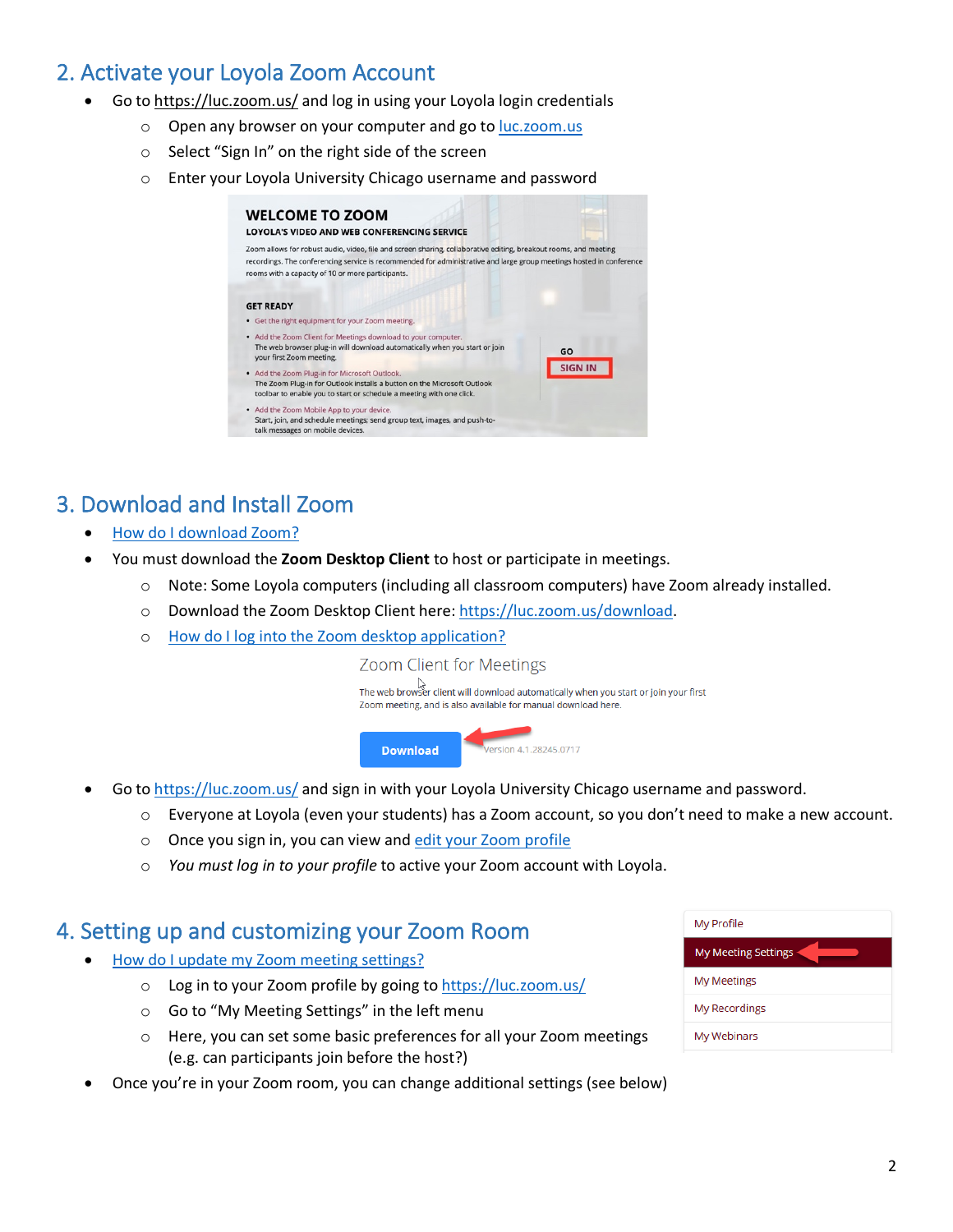#### <span id="page-2-0"></span>5. How to Begin your Zoom Meeting

- As the host of the meeting, you should launch your Zoom meeting a few minutes early and check that your video and audio are working.
- Go to https://luc.zoom.us/ and log in using your Loyola login credentials
	- Copy the same link that you shared with your class
		- o To copy, select Ctrl+C on your keyboard
- Paste the link into a new browser window and press enter
	- o To paste, select Ctrl+V

Personal Meeting ID



 $\times$  Use this ID for instant meetings

### 6. Audio Settings in Zoom

- The Mute/Unmute option (for yourself only) is at the bottom of the Zoom window on the far left.
- Select your Microphone and Speaker by clicking the up arrow next to the Mute button
- Audio Options
	- o Test your computer's microphone and speakers
		- You may want to run this test before your meeting
	- o Get the phone number to call into the meeting with your phone



- The Start/Stop Video option (for yourself only) is at the bottom-left corner of the Zoom window.
- Select a Camera by clicking the up arrow next to the Video button
- Video Settings
	- o Video Settings is found in the same menu where you select a camera
	- o You can personalize several settings here and preview your video here.
	- $\circ$  This is a good place to preview your video and check for lighting, background, etc. before an online meeting



Select a Microphone

Same as System Select a Speaker

> Same as System Leave Computer Audio Audio Options...

> > $\blacktriangleright$

Stereo Mix (Realtek High Definition Audio) Microphone (HD Pro Webcam C920) Headset Microphone (Logitech Stereo H650e)

Headset Earphone (Logitech Stereo H650e) Speakers (Realtek High Definition Audio)

<u>i.</u>

 $\mathbb{R}^2$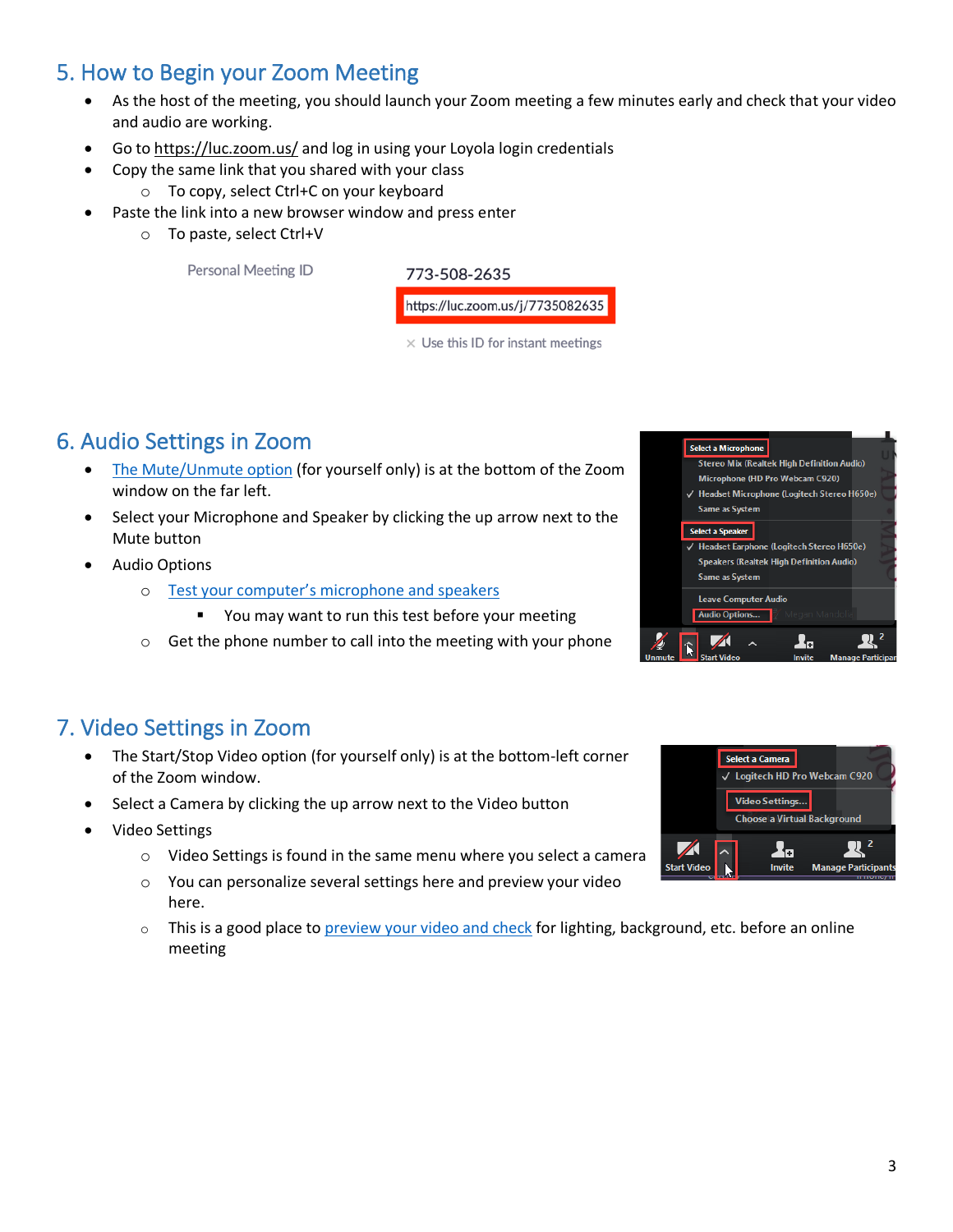## <span id="page-3-0"></span>8. Managing Participants & the Participants Tool

- If you are the host, this tool is called Managing Participants. If you are a participant, it is called Participants.
	- $\circ$  Selecting this tool will open a panel on the right side of the Zoom window that lists all participants in the meeting. If you are the host, you have control options that participants do not
- Options for Host in Managing Participants
	- o See who has a microphone and webcam
	- o Mute/unmute individuals or the whole class
	- $\circ$  Click the "More" button for additional settings, including sending private chats and removing the participant from the room

#### 9. Sharing Your Screen

- Who can share their screen?
	- o You and your instructor can both share your screen in Zoom during class.
	- o You can share your screen if you are using a computer, a tablet, or your phone.
- Open any documents or web pages you want to share
	- o Open whatever you want to share on your device before opening Zoom.
	- $\circ$  You can share any document, PDF, website, or application on your device.
- How Do I Share My Screen?
	- o Select the Share Screen green icon in the tool tray



- o Select which window, document, or application you would like to share
	- You can share your whole desktop or individual windows/documents/applications
	- § You can share your whole desktop or individual windows/documents/applications
	- Select the window you would like to share, then select "Share"
	- § While you are sharing your screen, the bottom try icons will move to the top of the screen. Any hidden icons are found under "more".
	- Watch a video reviewing how to share your screen in Zoom.



- How do I stop sharing my screen?
	- o Select the red *Stop Share* button at the top of your screen

| S               | $\sim$ $\sim$ |                    |                            |           |                    |          | $\bullet\bullet\bullet$ |
|-----------------|---------------|--------------------|----------------------------|-----------|--------------------|----------|-------------------------|
| Unmute          |               | <b>Start Video</b> | <b>Manage Participants</b> | New Share | <b>Pause Share</b> | Annotate | <b>More</b>             |
| $1 - A^2 + A^2$ |               |                    | ID: 509-181-057            | m<br>v.   | Stop Share         |          |                         |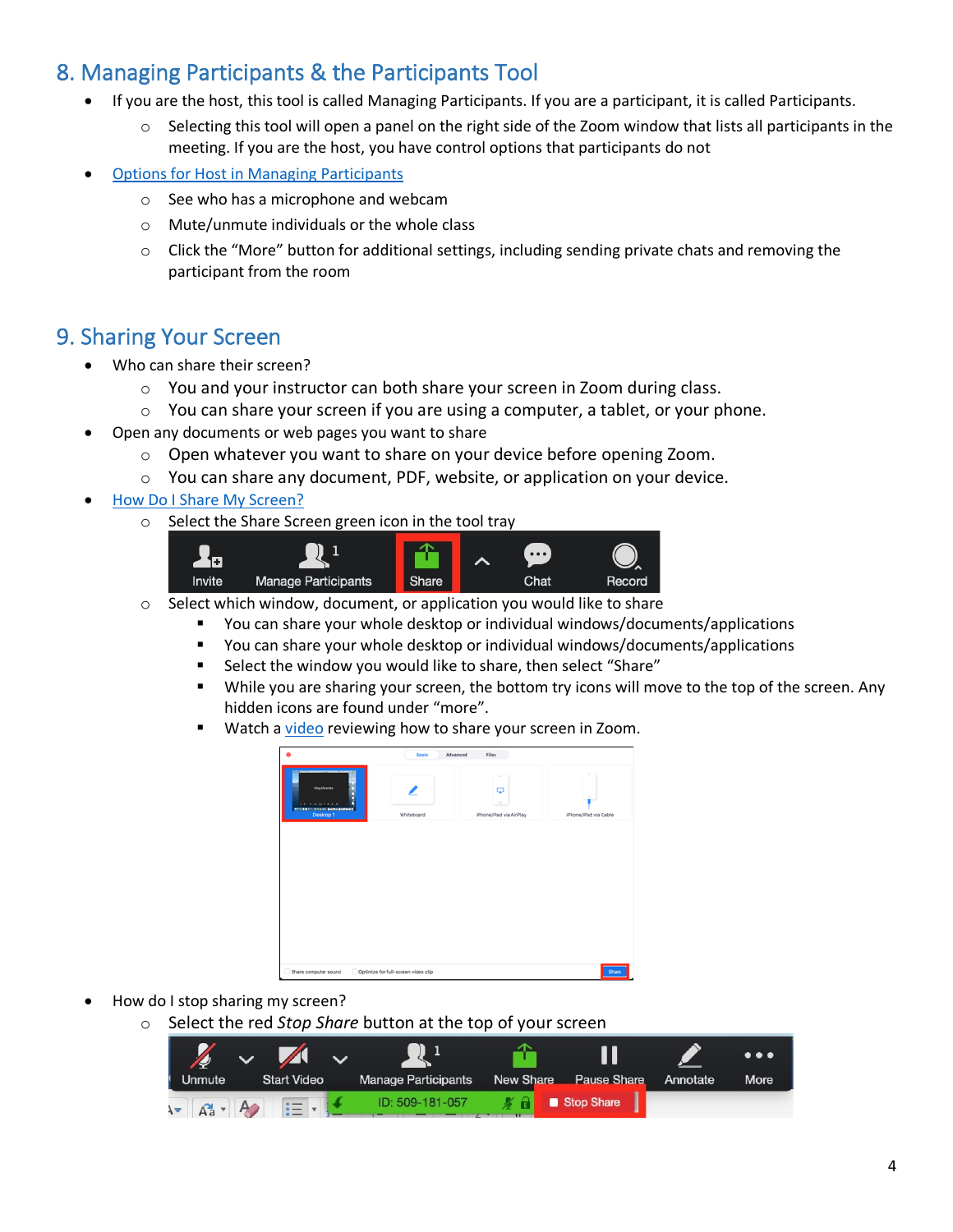### <span id="page-4-0"></span>10. Breakout Rooms

- Managing Video Breakout Rooms
	- $\circ$  Breakout Rooms allow you to split your Zoom meeting in up to 50 separate sessions.
	- o To Create a Breakout Room, select the "Breakout Rooms" icon from the bottom tray.
		- Select how many rooms you want to create and how you want to sort the participants.
			- Automatically assigns participants randomly
			- Manually has you sort the participants into rooms
			- Participants who are not assigned to breakout sessions will remain in the main meeting when the rooms are started.
		- Breakout rooms do not start automatically when you click "Create" there is another opportunity to manage participants.
		- When you're ready to begin the rooms, click the green "Start all Sessions" button
	- o Managing In-Progress Breakout Rooms
		- Participants are asked to join their assigned Breakout Session.
			- If a participant has not joined the session yet, it will show "(not joined)" by their name
		- Hosts will stay in the main meeting until joining a session manually
		- Stop All Rooms: stops all rooms after a 60 second countdown, shown to the host and participants, and return all participants back to the main meeting
		- § Broadcasting a Message to All Breakout Rooms
			- Only the host can Broadcast
			- Message appears in all breakout rooms

#### • Participating in Breakout Rooms

- o Participants will have to Join room
	- If they select "later" they can still join by selecting the Breakout Rooms icon in the bottom tray
- o Each room has full audio, video and screen share capabilities
- o Participants can Ask for Help from the host by clicking the icon in the bottom tray
- o When participants are ready to leave the breakout room, they can select "Leave Breakout Room" and then either leave the meeting or return to the Main Session
	- **•** If the host ends the breakout rooms, participants are notified and can return to the main room immediately or in 60 seconds
- Recording and Breakout Rooms
	- o Breakout rooms will *not* be included in the main session's recording

#### 11. Inviting a Guest

- There are two ways to invite guests to your Zoom meeting: send then the Zoom link or use the Invite tool within the meeting.
- Option 1: Email your guest your Zoom link
	- o Go to https://luc.zoom.us/ and log in using your Loyola login credentials

| $\circ$ $\circ$   | Breakout Rooms - In Progress        |                        |
|-------------------|-------------------------------------|------------------------|
| * Breakout Room 1 |                                     | Joir                   |
| Ann<br>Molly      |                                     |                        |
| * Breakout Room 2 |                                     | Join                   |
| 8<br>John         |                                     |                        |
|                   | Broadcast a message to all $\wedge$ | <b>Close All Rooms</b> |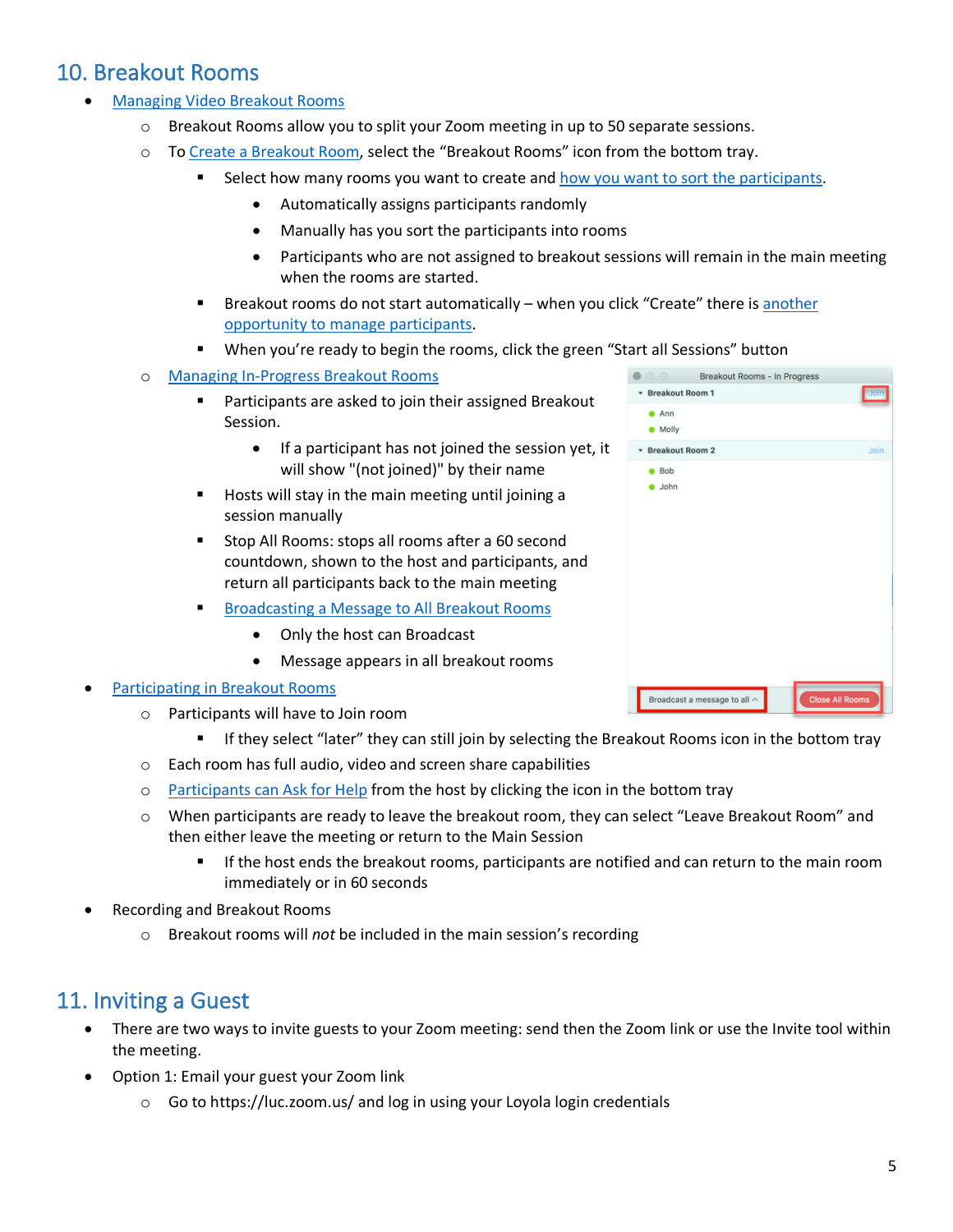<span id="page-5-0"></span> $\circ$  Once you log in, you will your personal meeting ID near the middle of your screen

Personal Meeting ID



- $\circ$  Copy the meeting link (boxed above) and paste it into an email to your guest
- $\circ$  Anyone with the link will be able to access the meeting, even if they are not part of your class
- Option 2: Use the Invite tool within the Zoom meeting
	- $\circ$  Once you are in your Zoom meeting, you can use the Invite tool to invite guests to join the meeting
	- o Select the Invite tool from the toolbar in the Zoom application



- o Once you select the Invite tool, a window will open up with options to invite someone
- $\circ$  Select "Email" from the top options then choose which email client you would like to use
- o Alternatively, you can select "Copy URL" or "Copy Invitation" to paste in an email

| $\circ$                                      | Invite people to join meeting 991382072 |                          |  |  |  |  |
|----------------------------------------------|-----------------------------------------|--------------------------|--|--|--|--|
| Contacts                                     | Room System                             | Email                    |  |  |  |  |
| Choose your email service to send invitation |                                         |                          |  |  |  |  |
| Default Email                                | Gmail                                   | YAHOO!<br>Yahoo Mail     |  |  |  |  |
| <b>Copy URL</b><br><b>Copy Invitation</b>    |                                         | <b>Contract Contract</b> |  |  |  |  |

#### 12. Recording your Session

- Begin your Zoom meeting
- Select the "Record" button from the toolbar
	- o Once your Zoom meeting has begun, select "Record" in the lower toolbar
	- o Select "Record to the Cloud"
	- $\circ$  When recording begins, a notification will appear in the top-right corner of the Zoom window that says "Recording…"



- Ending your Recording
	- $\circ$  Your recording will automatically end and begin processing when you end the meeting
	- $\circ$  If you wish to end your recording before leaving the meeting, you can select the stop recording button in the top-right corner of your Zoom window
		- When you stop your recording, a message box will popup asking you to confirm. Select Yes to end the recording
		- **An information box will pop up in the corner of your screen and you can end the meeting**
- Finding your Cloud Recording
	- $\circ$  There are two ways to find the link to your cloud recording: email and the Zoom website
	- o Email
		- Your Zoom meeting will take a few minutes to process. The longer your video, the longer it will take to process.